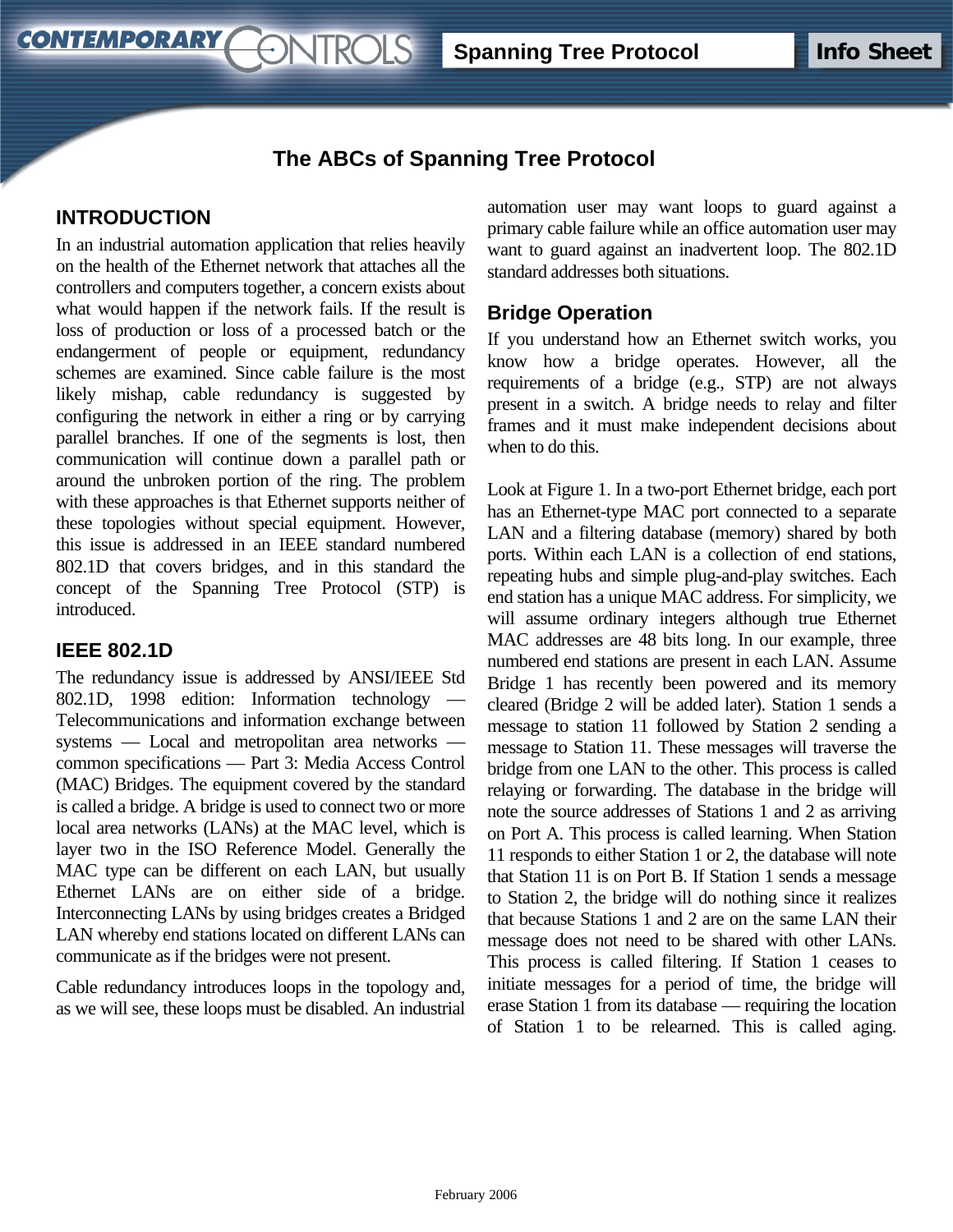

*Figure 1 — The addition of Bridge 2 creates a loop.* 

The above examples are all directed or unicast messages — meaning that one station is sending a message to another station. With multicast (one station to many stations) or broadcast messages (one station to all other stations), the bridge will forward messages to all stations since it may not know the actual location of all stations. This process is called flooding.

Looking at the same Figure 1, Bridge 2 is now added to parallel Bridge 1. This gives us a redundant path, but it also creates a loop with the following adverse results. When Station 1 initiates a message to Station 11, this message is forwarded by Bridge 1 and appears on LAN B. Bridge 2 interprets this message as originating on LAN B so it forwards the message to LAN A while incorrectly noting that Station 1 is located on LAN B. When Station 1 initiates a second message, Bridge 2 interprets this action as if Station 1 has now moved to LAN A from LAN B and resets its filtering database accordingly. Now assume that Station 1 sends out a broadcast message. Bridge 1 will forward the message to LAN B. Bridge 2 will observe the message on LAN B and forward it to LAN A. Bridge 1 will observe this message on LAN A as a new message and forward it to LAN B again initiating an endless cycle, totally consuming the bandwidth of both bridges and rendering both LANs useless. To maintain the integrity of our network, we must guard against the formation of loops.

## **Tree Topology**

To avoid loops we need a tree topology consisting of a root, a succession of branches and then leaves. The leaves represent end stations, and there is one and only one path from a leaf to another leaf. Therefore, the tree is free of loops that can cause havoc in a network. The other requirement is that all leaves are connected. There are no isolated segments. Another term for this topology is distributed star. Within our tree structure will be a series of bridges used to connect the branches and leaves. There are two types. The root bridge is the main one of interest because it has a special assignment and there is only one within a network. The other bridges (that are to be used) are all designated bridges and there could be many within the network. To have a tree topology, you need bridges with more than two ports.

### **Port Designations**

Although bridges do not need MAC addresses to operate, a MAC address is needed to identify bridges in the Spanning Tree Protocol. Besides a MAC address for each bridge, each port on each bridge must be identified. For bridges, a unique 64-bit bridge identifier is assigned by appending a 16-bit priority field in front of a unique 48 bit MAC address resulting in a Bridge ID. The MAC address comes from the bridge vendor, but the priority field can be set by the user. The default priority value of 0x8000 is in the middle of the priority range. If the user fails to assign priority values, the bridges will still have unique assignments. This is important since the bridge with the lowest numerical bridge identifier will become the root bridge. All other bridges have the possibility of becoming designated bridges.

Similarly, a 16-bit "port identifier" exists consisting of an 8-bit port address preceded by an 8-bit priority field. Again, the user sets the priority field while the bridge vendor sets the port addresses usually beginning with one for port one and so on. The default priority field is 0x80. Now we have all the bridges and ports identified including the root bridge.

To avoid loops, there is one and only one bridge that is responsible for forwarding messages from the direction of the root towards branches, which we will call links. If there is only one path from the root to a link where end stations (leaves) attach, there will be no loops. We need a

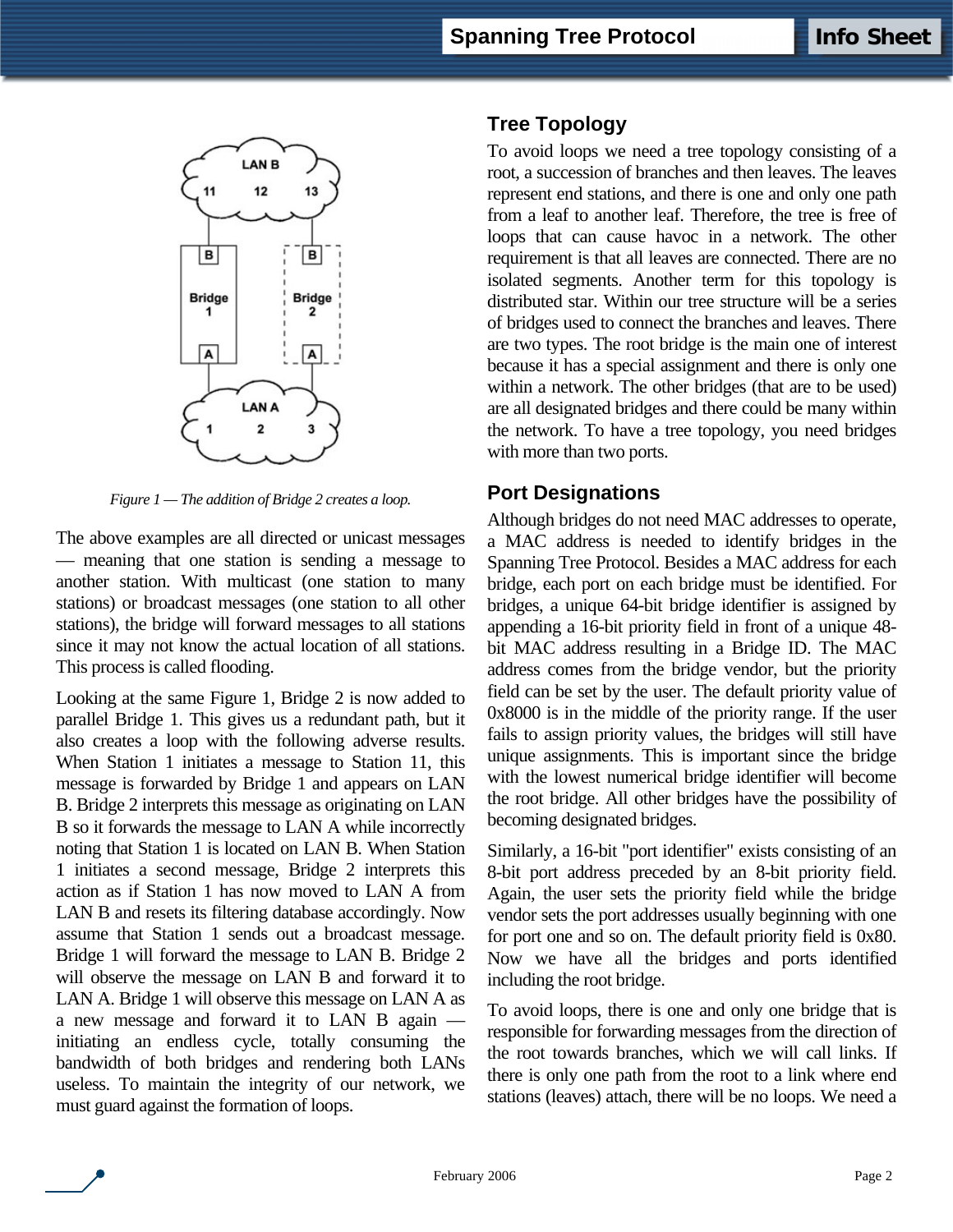forwarding policy, which is called the Spanning Tree Protocol. To implement this policy, we need to assign each port to become either a designated port or a root port. A designated port is a port that forwards traffic away from the root and towards the leaves. A root port carries traffic back to the root bridge with the further requirement that no more than one root port exists on any one designated bridge. Looking at Figure 2, notice that the root bridge (R) has all designated ports (because it is the root) while the designated bridges have root ports when connected to the root bridge or when the direction of flow is towards the root.



*Figure 2 — The addition of link U creates a redundant path. Bridge R has the lowest bridge ID and is, therefore, the root.*

## **Path Cost**

The next item to specify is the cost of each link between branch devices (end stations are not counted). Since we do not want to forward traffic onto low-speed links if we can avoid it, we assign a link cost based upon port speed. The recommended cost figures are shown in Table 1. A 100 Mbps port would cost 19 while a 10 Mbps port would cost 100. Two 100 Mbps cascaded links (two links requiring two bridges to reach the root) would cost 38. This would represent the path cost. Therefore, all designated ports on Bridge C in Figure 2 would advertise a path cost of 38 — assuming traffic is at 100 Mbps. STP uses path cost to the root for arbitrating the ideal route. All other routes are blocked. If path costs for each port on each bridge are manually assigned by the operator, configuration could be tedious. Once these costs are entered, we can let the STP determine the best topology that will not introduce loops.

| <b>Recommended Cost Figures</b> |                                    |
|---------------------------------|------------------------------------|
| Data Rate                       | <b>Recommended Link Cost Value</b> |
| 4 Mb/s                          | 250                                |
| 10 Mb/s                         | 100                                |
| 16 Mb/s                         | 62                                 |
| 100 Mb/s                        | 19                                 |
| 1 Gb/s                          | 4                                  |
| 10 Gb/s                         | 2                                  |

*Table 1 — Link Cost Recommendations*

#### **BPDUs**

Bridges must communicate with one another to execute the STP, and they accomplish this by sending configuration messages in the form of Bridge Protocol Data Units (BPDUs). The BPDU is sent as a multicast message (01-80-C2-00-00-00) within a reserved range of MAC addresses which are consumed by each bridge and not forwarded. Each bridge must periodically advertise its understanding of the topology and the path cost to the root for each of its ports. The BPDU format is shown in Figure 3. The more important fields will be discussed in the following example.

| <b>Protocol Version Identifier</b> |
|------------------------------------|
| <b>BPDU Type</b>                   |
| Flags                              |
| <b>Root Identifier</b>             |
| <b>Root Path Cost</b>              |
| <b>Bridge Identifier</b>           |
| Port Identifier                    |
| <b>Message Age</b>                 |
| Max Age                            |
| <b>Hello Time</b>                  |
|                                    |

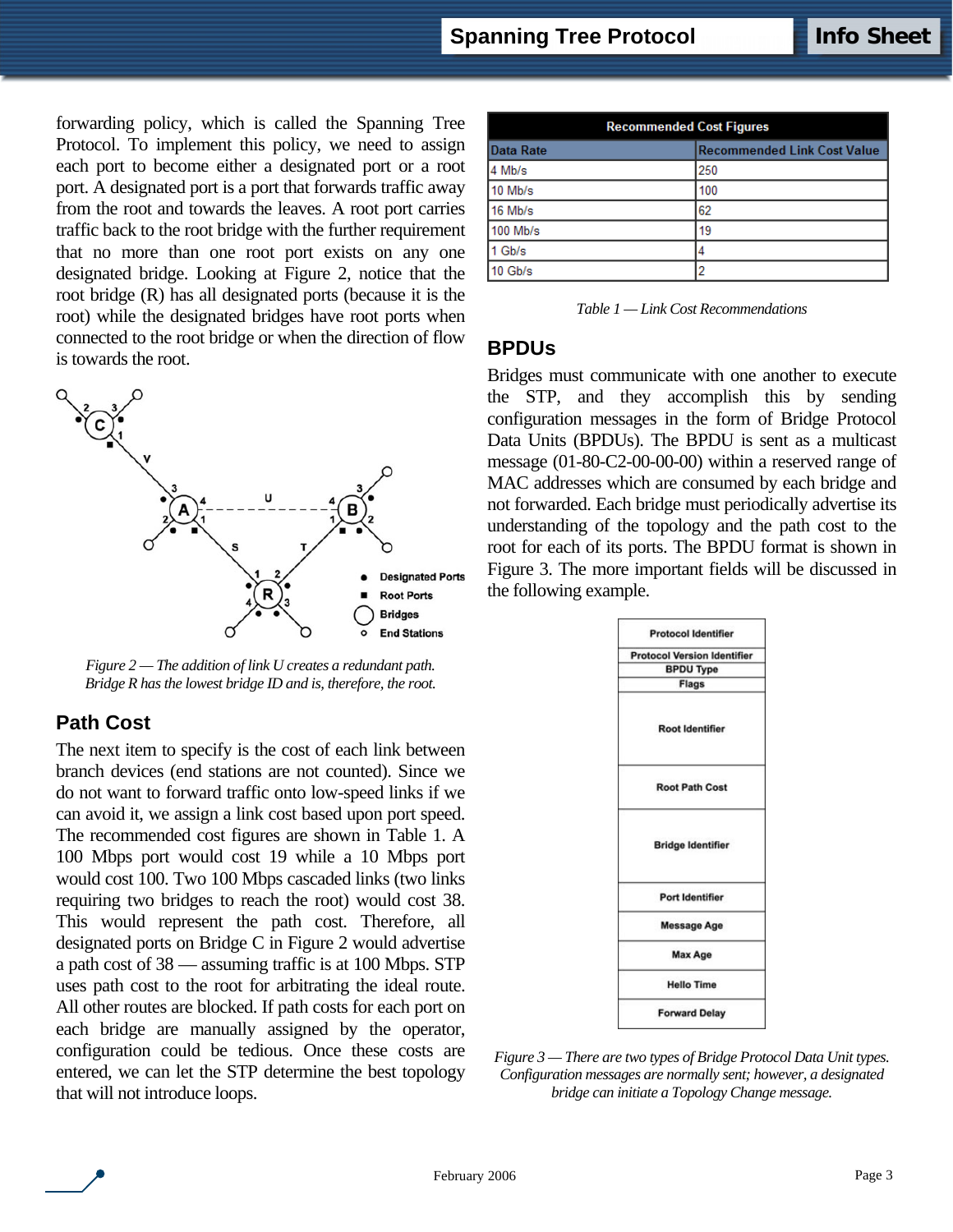Refer to Figure 2 where we have four interconnected bridges connected to end stations. We will assume a stable network with a duly elected root bridge (R) and several designated bridges (A, B, C). All ports on the root bridge are designated ports since they emanate to end stations from the root. All other ports are designated ports or candidates for designated ports except three ports that point towards the root. They are Port 1 on Bridge A, Port 1 on Bridge B and Port 1 on Bridge C. These are root ports. Assume that all ports on all bridges are rated for 100 Mbps except Bridge B which is only rated for 10 Mbps. Examining Table 1 we find that the corresponding link cost for 100 Mbps is 19 and for 10 Mbps it is 100. This information will be needed when constructing the BPDUs. There are four links of interest (S, T, U, and V).

The root bridge begins the process of sending a periodic configuration message based upon the Hello Time which is typically two seconds. In this message, the Root Identifier and Bridge Identifier would be the same since this bridge thinks it is the root by having the lowest-value bridge identifier. The Root Path Cost will be zero because this is the root bridge.

Since all ports on the root bridge are designated ports, a configuration BPDU will go out each port along with the corresponding port identifier. This process repeats every Hello Time.

First-tier bridges (those directly connected to the root bridge — in our case, Bridges A and B) will receive the BPDUs on Links S and T and will analyze the data. Each bridge will verify that the Root Identifier is indeed lower than its own bridge identifier. If that is true, each bridge will assemble its own set of BPDUs for transmission out its designated ports. The Root Identifier Field will not change. Each designated port will increase the total cost of getting back to the root by that port's individual Root Path Cost. Since both of these are tier-1 bridges, the Root Path Cost would be the link cost for Bridge A (19) and for Bridge B (100). The bridge and port identifiers would represent data from each bridge. The Hello Time will remain that specified by the root. BPDUs are then sent out each bridge's designated ports. Second-tier bridges receive the BPDUs (in our case, Bridge C) and the path cost is upped again. In our example, the Root Path Cost from Bridge C would be 38. Bridge C will send out its set of BPDUs — ending the process since no more tier bridges remain. End stations do not participate in the process and ignore the messages. Because the propagation of messages from the root will take time, the STP standard establishes an arbitrary limit to the number of cascaded bridges at seven. This limit does not apply to conventional switches that, in any event, should not be present in an STP network.

### **Port States**

The operational states of ports participating in the STP are a bit different from a conventional switch. Additional states are needed to prevent a loop, and to limit instability during the voting or topology-change process. There are five states.

#### • **Disabled**

This port is completely non-functional in that it cannot receive or transmit any type of frame.

#### • **Blocking**

This port is neither a designated nor root port but is recognized as an alternate port to the root. It does not learn addresses, forward frames or transmit BPDUs. It can hear BPDUs being sent since it may be called to action one day.

#### • **Listening**

This port is being prepared for activity by exiting the blocking state. It still does not learn or forward addresses, but it sends and receives BPDUs. It is participating in the voting, but it might not win the election.

#### • **Learning**

This port will become active in forwarding frames but must wait until the Forward Delay timer expires (typically 15 seconds). This allows the port to add entries in its filtering database so it will not flood ports once it enters the forwarding state.

#### • **Forwarding**

This port is functioning as any other switch port by filtering and forwarding frames.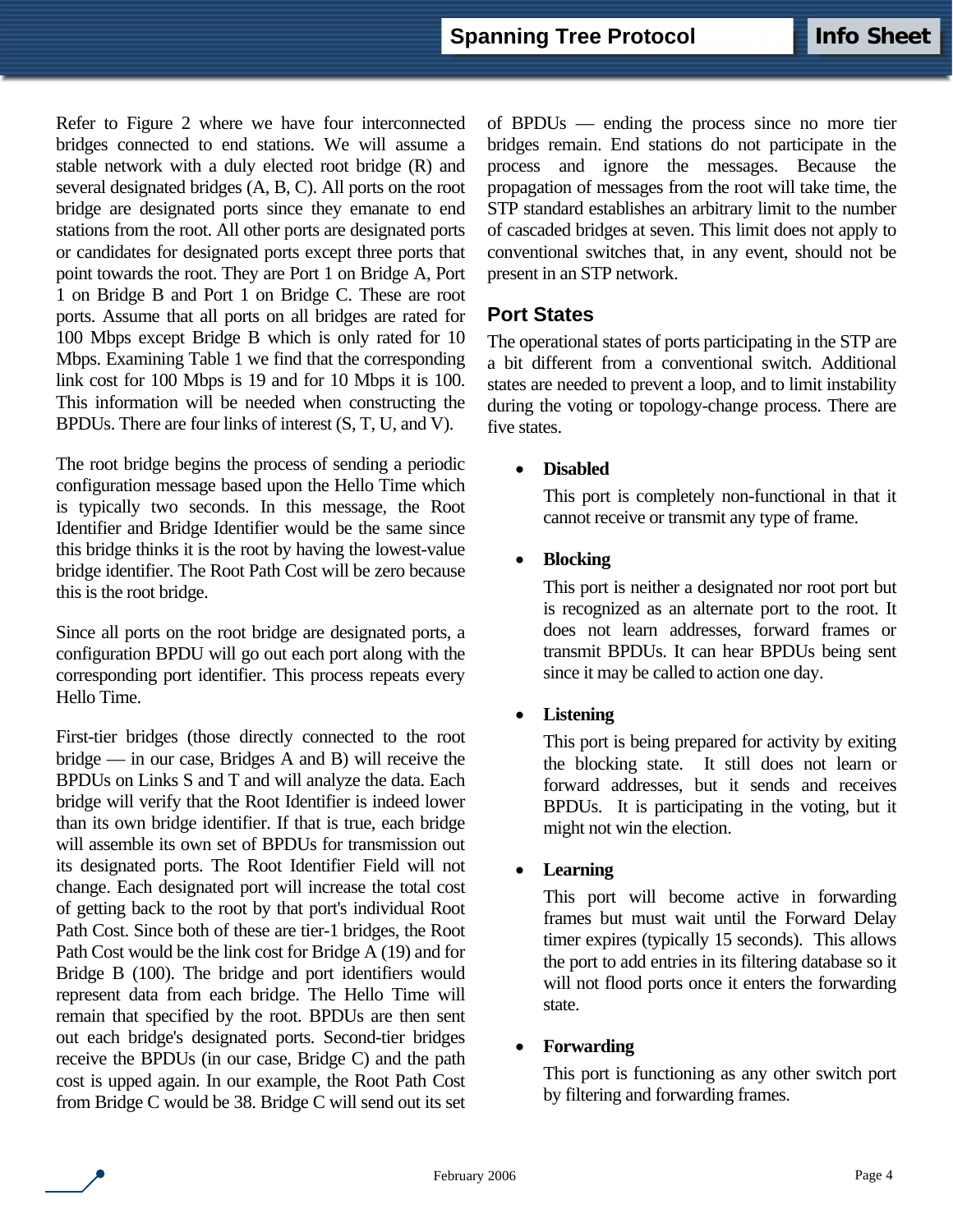We will go back to our example in Figure 2. Since we have a tree topology without loops, all active ports (those with a link partner) are in the forwarding state. Now consider the presence of Link U. Unused Port 4 on Bridges A and B will be active but only in the listening state. While in this state, they send each other BPDUs. Bridge A will send out a BPDU to Bridge B indicating a root path cost of 19 while Bridge B reciprocates with a root path cost of 100. Both bridges recognize there is an alternate path to the root, which is unacceptable, and that (for messages not originating at the end stations attached to Bridge B) the best path to the root is through Bridge A and not Bridge B. Therefore Port 4 on Bridge B assumes the blocking state, and Port 4 on Bridge A the learning state — and eventually the forwarding state, even though this would be useless since all the messages forwarded from Bridge A to Bridge B would be discarded on arrival. The final result is no topology change. The tree before the redundant connection is the same as after the connection was made. However, Link U is now a potential redundant path which may be utilized after a link or switch failure.

## **Topology Change**

In the above example, adding Link U did not result in a change in the tree topology. However, a topology change can occur due to a lost link, a lost bridge, the addition of a link or bridge, or by management changing the priorities of bridges. What happens if the root bridge fails? STP guards against all these occurrences by monitoring configuration BPDUs, observing that a BPDU failed to arrive, or by generating a Topology Change BPDU.

There are two types of BPDUs as identified in the BPDU Type field. The configuration type is the normal BPDU as shown in Figure 3. The topology-change BPDU is similar to the configuration BPDU except that no data is transmitted below the Type field. This BPDU is generated by one of the designated bridges that changed its topology. An intervening designated bridge will acknowledge the originator's topology-change message by sending a configuration message with the Topology Acknowledge bit set in the Flags field. A new topologychange BPDU will then be sent towards the root. Any intervening designated bridge would repeat the process until the root is notified. The root bridge notices the message and informs all its attached designated bridges of the topology change by setting the Topology Change bit in the flags field and sending out a new configuration message. While this flag is set, all designated bridges reduce their aging time to that of the Forward Delay timer in anticipation of the topology change. Since the topology change could possibly make the data in the filtering database invalid, it must be quickly cleared and the new location of end stations relearned. Under normal conditions, the standard recommends a default aging time of 5 minutes! Changing the time to 15 seconds would be a great help in relearning address locations. Only after the root clears the topology change bit will the designated bridges resume their normal aging time and begin the learning and forwarding operations for the new topology.

# **Rapid Spanning Tree Protocol (RSTP)**

The Rapid Spanning Tree Protocol was introduced by the IEEE as 802.1w. This technology was then absorbed by IEEE 802.1D-2004. RSTP is based upon the older STP standard and is backward compatible. RSTP and STP are similar in many areas. RSTP was created to provide faster recovery (convergence time) from topology changes.

RSTP provides faster recovery by monitoring the link status of each port and then generating a topology change after a link status change. Most switches can detect the link status changes very quickly (usually under 1 second). STP switches only detect topology changes when BPDU messages fail to reach their destination.

RSTP also improves recovery time by adding a new port designation. The designation *alternate port* is used for a port that acts as a backup to the root port. If the root port is lost, the alternate port can be quickly used as the new root port. An RSTP switch automatically determines its alternate ports and its root port.

RSTP changes the possible port states. In RSTP there are only three states**:** discarding, learning and forwarding. RSTP also slightly modifies the BPDU format—defining additional bits in the flag field.

RSTP provides backward compatibility to STP. When a switch receives an STP BPDU, it will apply the STP standard on that port. However, this could increase the recovery time of the network.